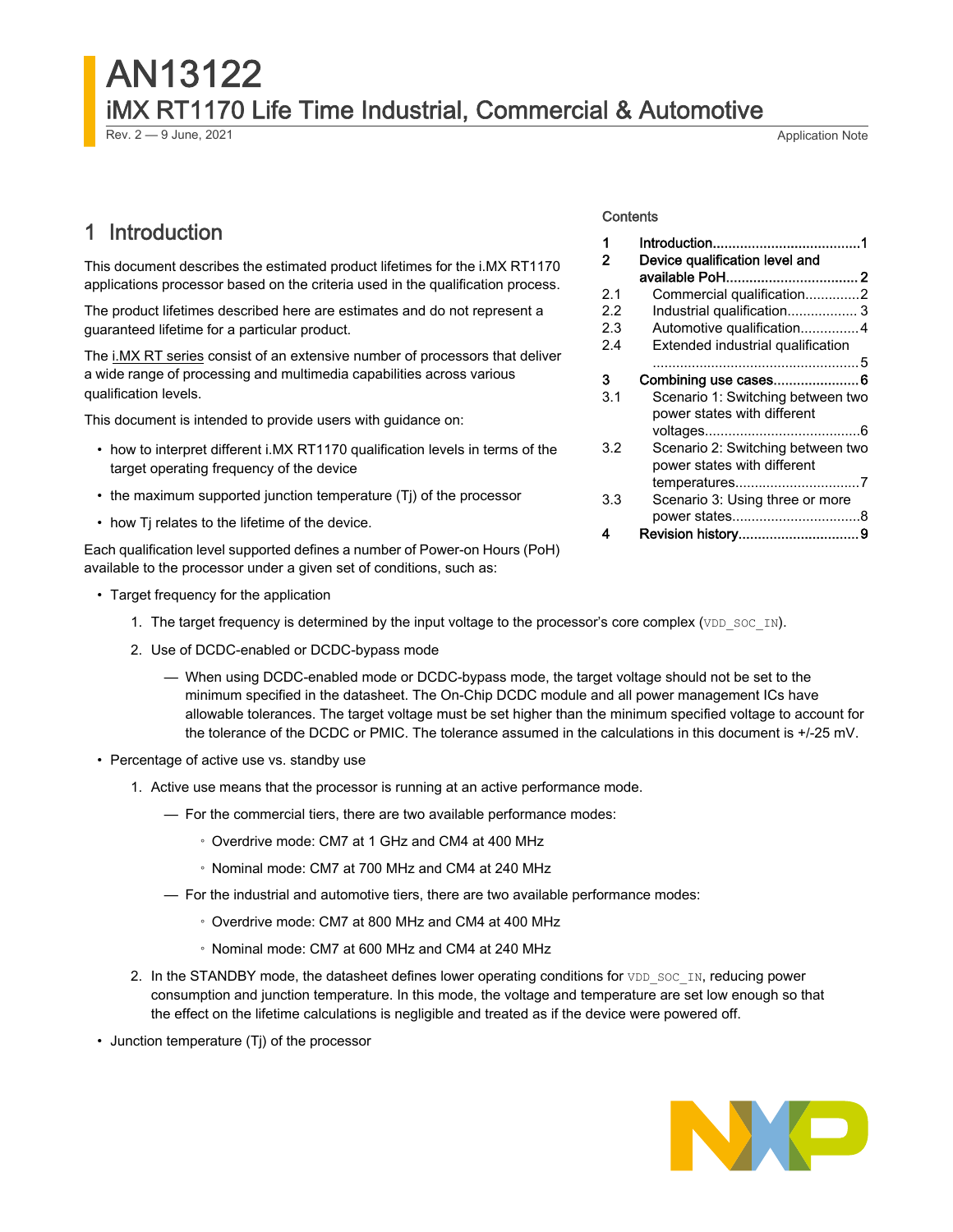- <span id="page-1-0"></span>1. The maximum junction temperature is 95 °C for the commercial tier device, 105 °C for the industrial, 125 °C for extended industrial and auto. This maximum temperature is guaranteed by final test.
- 2. Users must ensure that their device is appropriately thermally managed such that the maximum junction temperature is not exceeded.

NOTE

All data provided in this document are estimated for PoH based on extensive qualification experience and tested with the i.MX RT series. These statistically derived estimates should not be viewed as a limit on an individual device's lifetime, nor should they be construed as a guarantee by NXP as to the actual lifetime of the device. Sales and warranty terms and conditions still apply.

# 2 Device qualification level and available PoH

#### 2.1 Commercial qualification

Table 1 provides the number of PoH for the typical use conditions for the commercial device.

|  | Table 1. Commercial qualification lifetime estimates |  |  |  |
|--|------------------------------------------------------|--|--|--|
|--|------------------------------------------------------|--|--|--|

|                         | Arm core speed<br>CM7/CM4 (MHz) | <b>Power-on Hours</b><br>[PoH]<br>(Hrs) | Arm core<br><b>Operating voltage</b><br>(V) | Junction<br>Temperature [Tj]<br>$(^{\circ}C)$ |
|-------------------------|---------------------------------|-----------------------------------------|---------------------------------------------|-----------------------------------------------|
| Case C1: Overdrive Mode | 1000/400                        | 15.644                                  | 1.125                                       | 95                                            |
| Case C2: Nominal Mode   | 700/240                         | 69.374                                  | 1.025                                       | 95                                            |

[Figure 1](#page-2-0) establishes guidelines for estimating PoH as a function of CPU frequency and junction temperature. PoH can be read directly off of [Figure 1](#page-2-0) to determine the necessary trade-offs to be made to CPU frequency and junction temperature to increase the estimated PoH of the device.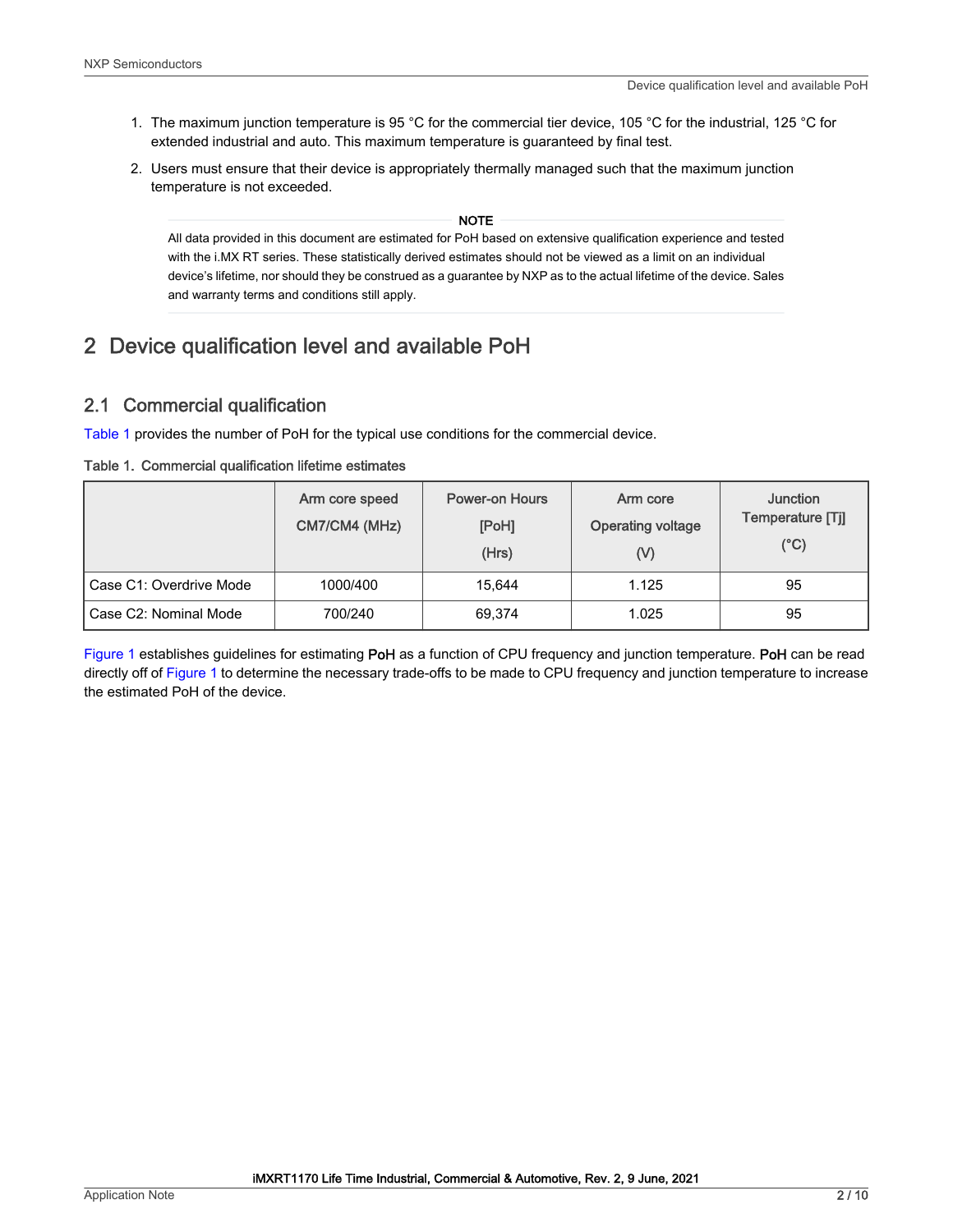<span id="page-2-0"></span>

#### 2.2 Industrial qualification

Table 2 provides the number of PoH for the typical use conditions for the industrial device.

#### Table 2. Industrial qualification lifetime estimates

|                         | Arm core speed<br>CM7/CM4 (MHz) | <b>Power-on Hours</b><br>[PoH]<br>(Hrs) | Arm core<br><b>Operating voltage</b><br>(V) | <b>Junction</b><br>Temperature [Tj]<br>$(^{\circ}C)$ |
|-------------------------|---------------------------------|-----------------------------------------|---------------------------------------------|------------------------------------------------------|
| Case C1: Overdrive Mode | 800/400                         | 61.158                                  | 1.125                                       | 105                                                  |
| Case C2: Nominal Mode   | 600/240                         | 271.213                                 | 1.025                                       | 105                                                  |

[Figure 2](#page-3-0) establishes guidelines for estimating PoH as a function of CPU frequency and junction temperature. PoH can be read directly off of [Figure 2](#page-3-0) to determine the necessary trade-offs to be made to CPU frequency and junction temperature to increase the estimated PoH of the device.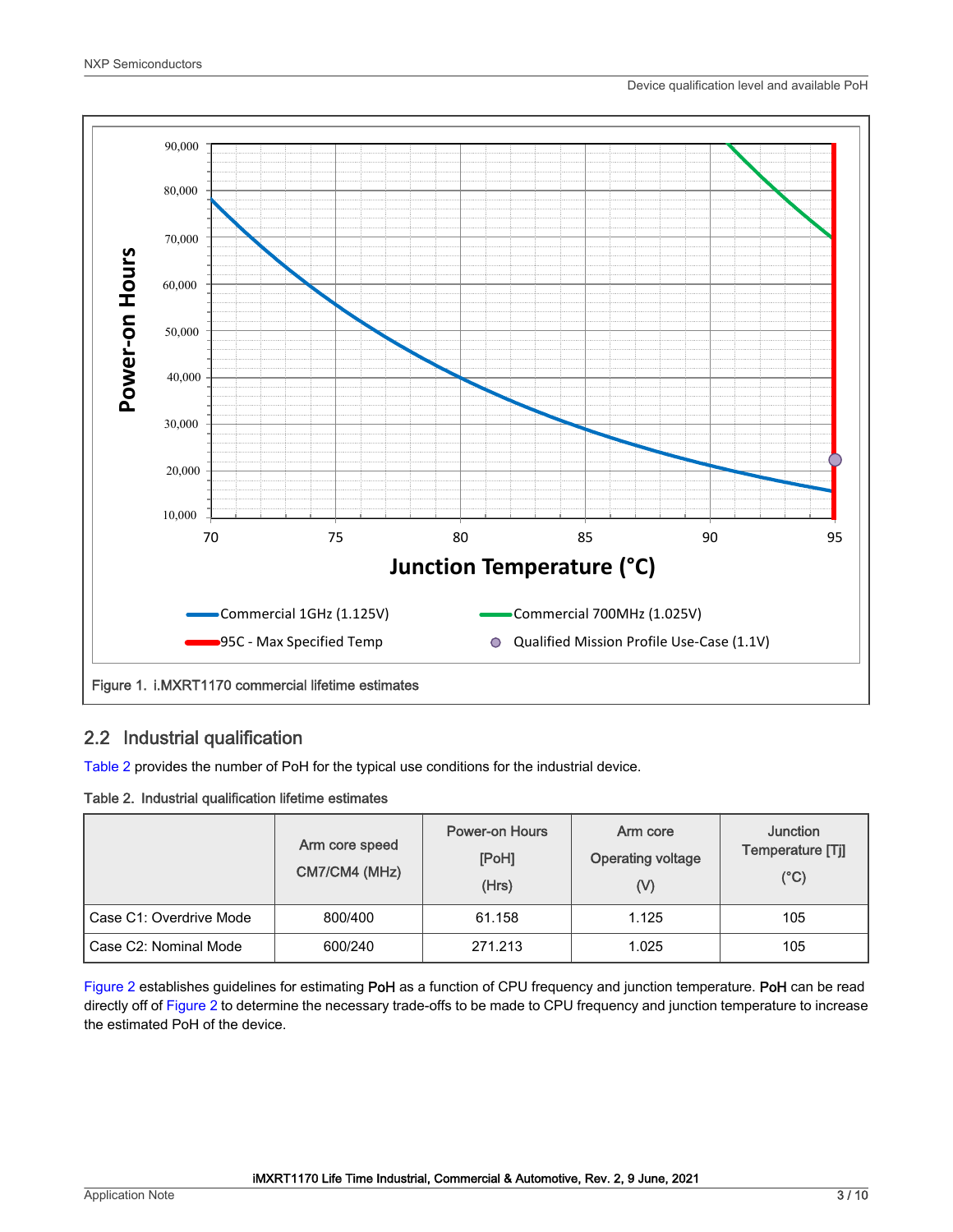<span id="page-3-0"></span>

#### 2.3 Automotive qualification

Table 3 provides the number of PoH for the typical use conditions for the automotive device.

#### Table 3. Automotive qualification lifetime estimates

|                         | Arm core speed<br>CM7/CM4 (MHz) | <b>Power-on Hours</b><br>[PoH]<br>(Hrs) | Arm core<br><b>Operating voltage</b><br>(V) | <b>Junction</b><br>Temperature [Tj]<br>$(^{\circ}C)$ |
|-------------------------|---------------------------------|-----------------------------------------|---------------------------------------------|------------------------------------------------------|
| Case C1: Overdrive Mode | 800/400                         | 4.750                                   | 1.125                                       | 125                                                  |
| Case C2: Nominal Mode   | 600/240                         | 31.273                                  | 1.0                                         | 125                                                  |

[Figure 3](#page-4-0) establishes guidelines for estimating PoH as a function of CPU frequency and junction temperature. PoH can be read directly from [Figure 3](#page-4-0) to determine the necessary trade-offs to be made to CPU frequency and junction temperature to increase the estimated PoH of the device.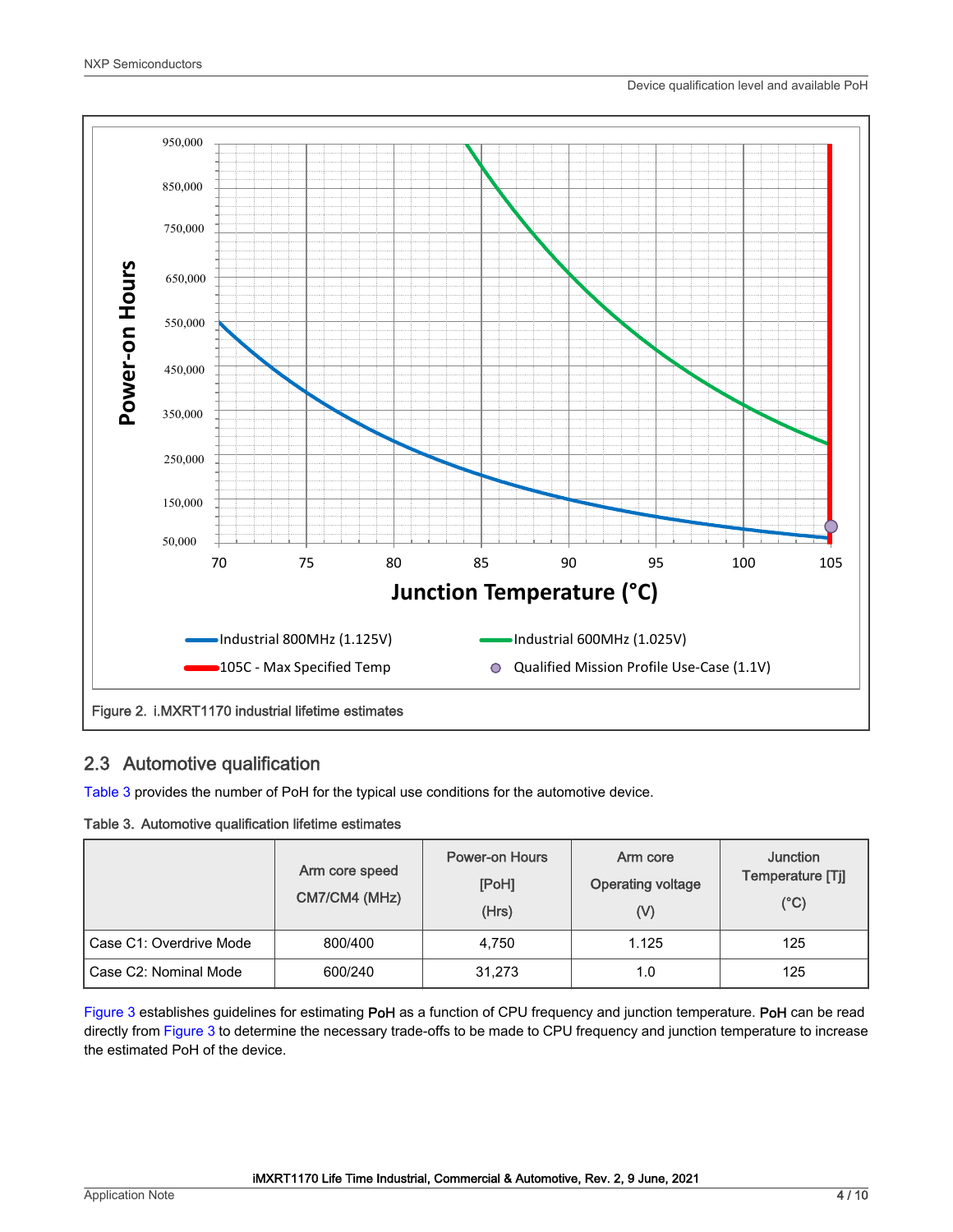<span id="page-4-0"></span>

#### 2.4 Extended industrial qualification

Table 4 provides the number of PoH for the typical use conditions for the extended industrial device.

#### Table 4. Automotive qualification lifetime estimates

|                         | Arm core speed<br>CM7/CM4 (MHz) | <b>Power-on Hours</b><br>[PoH]<br>(Hrs) | Arm core<br><b>Operating voltage</b><br>$\mathcal{N}$ | <b>Junction</b><br>Temperature [Tj]<br>$(^{\circ}C)$ |
|-------------------------|---------------------------------|-----------------------------------------|-------------------------------------------------------|------------------------------------------------------|
| Case C1: Overdrive Mode | 800/400                         | 20,777                                  | 1.125                                                 | 125                                                  |
| Case C2: Normal Mode    | 600/240                         | 92.137                                  | 1.0                                                   | 125                                                  |

[Figure 4](#page-5-0) establish guidelines for estimating PoH as a function of CPU frequency and junction temperature. PoH can be read directly off of [Figure 4](#page-5-0) to determine the necessary trade-offs to be made to CPU frequency and junction temperature to increase the estimated PoH of the device.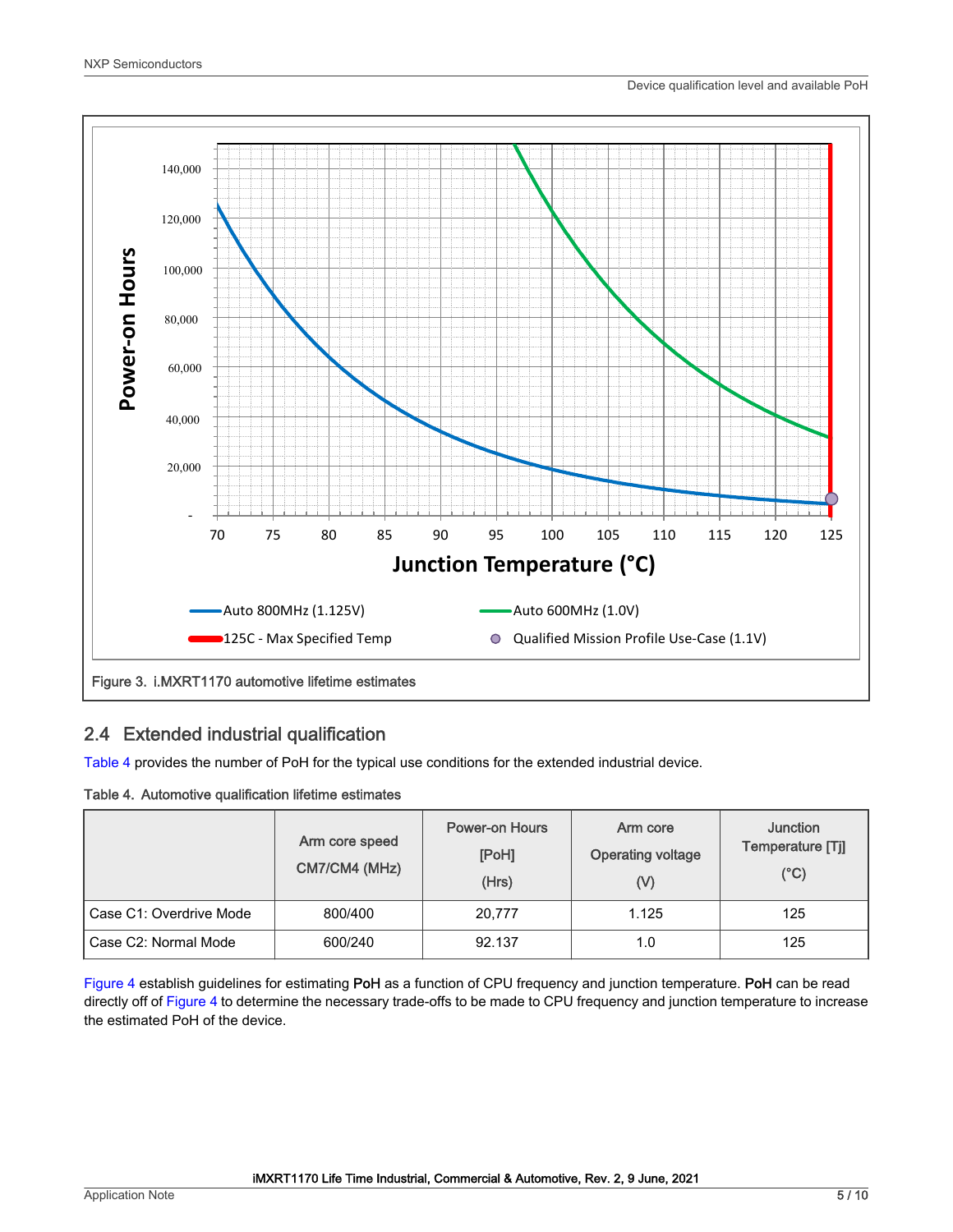<span id="page-5-0"></span>

## 3 Combining use cases

In some applications a constant operating use case cannot deliver the target PoH. In this case, it is an advantage to use multiple operating conditions. This method provides some of the lifetime benefits of running at a lower performance use case, while keeping the ability of the system to use the highest performance state dictated by the application's demands.

#### 3.1 Scenario 1: Switching between two power states with different voltages

In this scenario, the system uses a 1 GHz full power state and a 700 MHz reduced power state. It is assumed for these calculations that the temperature stays constant in either mode. If the system spends 50% of its power-on-time at 1 GHz and 50% of its power-on-time at 700 MHz, the two POH (read from [Figure 5\)](#page-6-0) can be combined with using those percentages: 18,000 × 0.5 +  $78,000 \times 0.5 = 48,000$  PoH.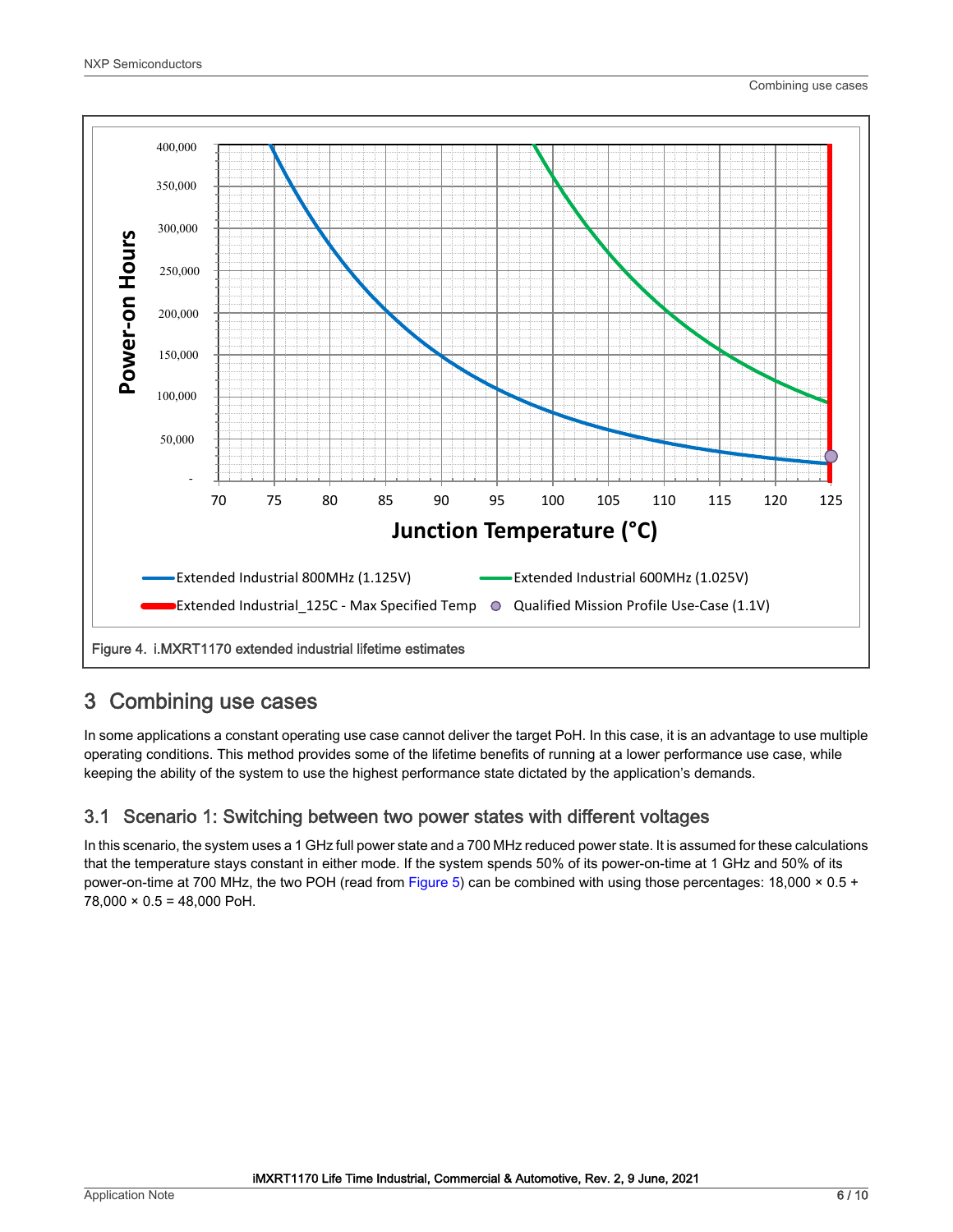<span id="page-6-0"></span>

#### 3.2 Scenario 2: Switching between two power states with different temperatures

This scenario assumes that the system can achieve a drop in temperature by throttling back in performance while still maintaining a constant voltage. This temperature change may be able to be achieved by changing the frequency or by simply scaling back the loading on the Arm cores or processing units. This use case is particularly useful for customers who need to take advantage of the full temperature range of the i.MXRT series. In this scenario, the system spends 30% of its power-on-hours at 93 °C and 70% of its power-on hours at 85 °C (as read off the chart in [Figure 6\)](#page-7-0). The two POH can be combined as such: 18,000 × 0.3 + 29,000  $× 0.7 = 25,700$  PoH.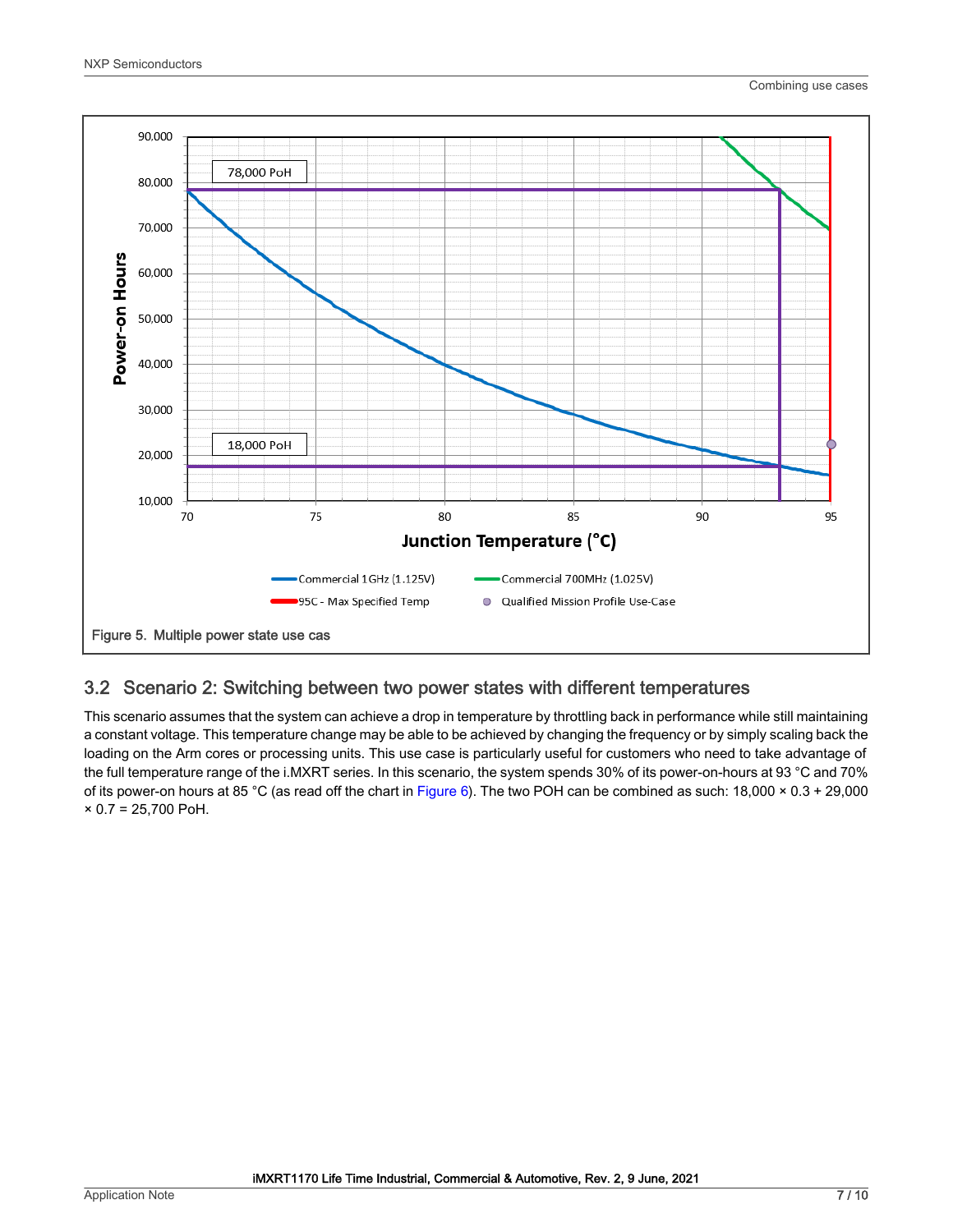<span id="page-7-0"></span>

#### 3.3 Scenario 3: Using three or more power states

This scenario shows how this strategy can be extended to more than two power states. While this example only has three power states, there is no limit to the actual number of power states that can be combined. The power states that are being used in this scenario are 700 MHz (at 93°C) and 1 GHz (at 85°C and 93°C). Each state will be used equally one third of the time. These power states can be combined as such:  $78,000 \times 0.34 + 29,000 \times 0.33 + 18,000 \times 0.33 = 42,030$  PoH.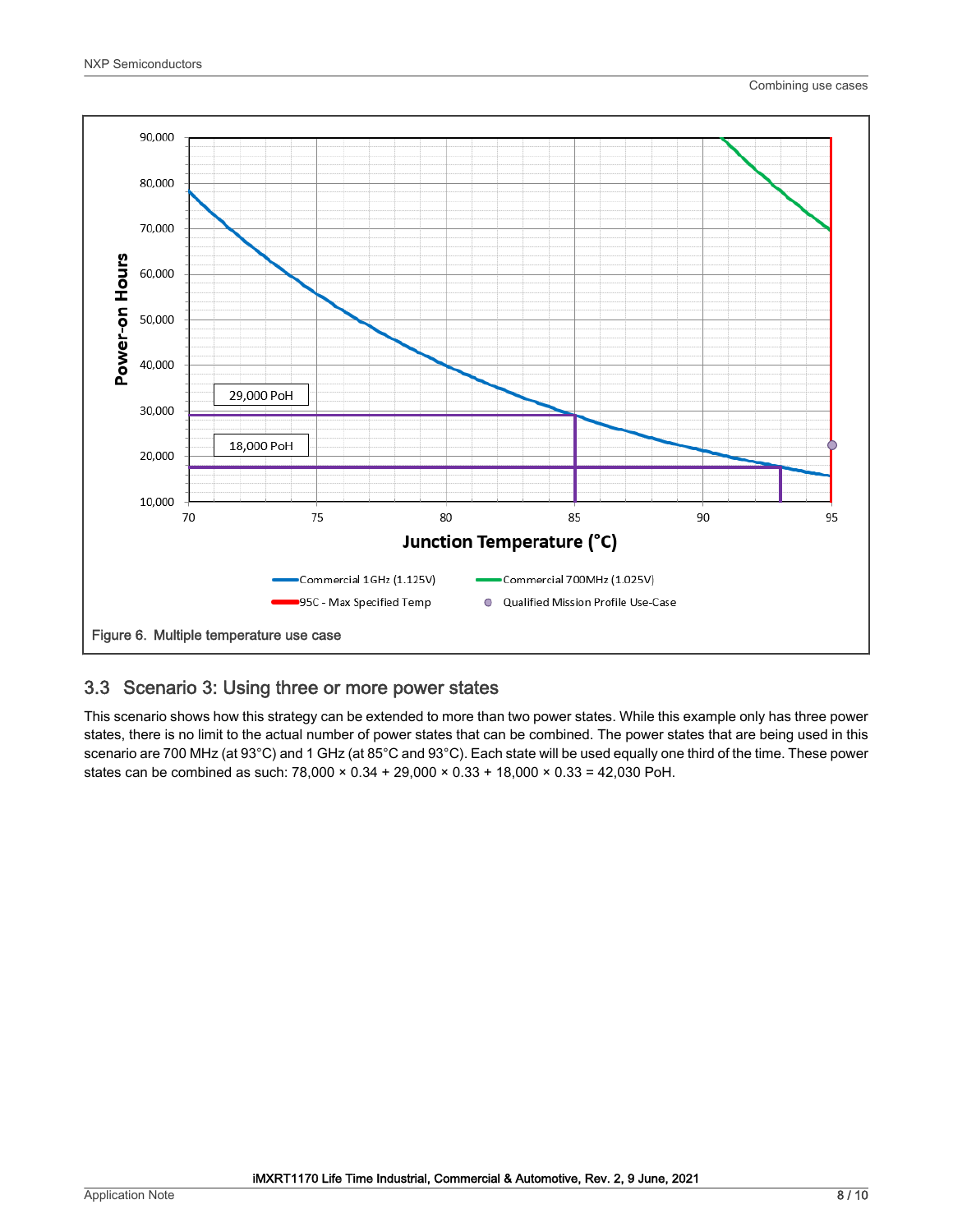<span id="page-8-0"></span>

# 4 Revision history

| Rev.         | Date           | Substantive changes                                                                                                                                                                                                                                           |
|--------------|----------------|---------------------------------------------------------------------------------------------------------------------------------------------------------------------------------------------------------------------------------------------------------------|
| $\mathbf{0}$ | February 2021  | Initial release                                                                                                                                                                                                                                               |
|              | 30 April, 2021 | • Updated images through the document<br>• Updated the doc title from iMXRT1170 Life Time Commercial to iMXRT1170 Life Time<br>Industrial, Commercial & amp; Automotive<br>• Updated Table 1<br>• Added Industrial qualification and Automotive qualification |
| 2            | 9 June, 2021   | • Updated Table 2 and Figure 2<br>• Added Extended industrial qualification                                                                                                                                                                                   |